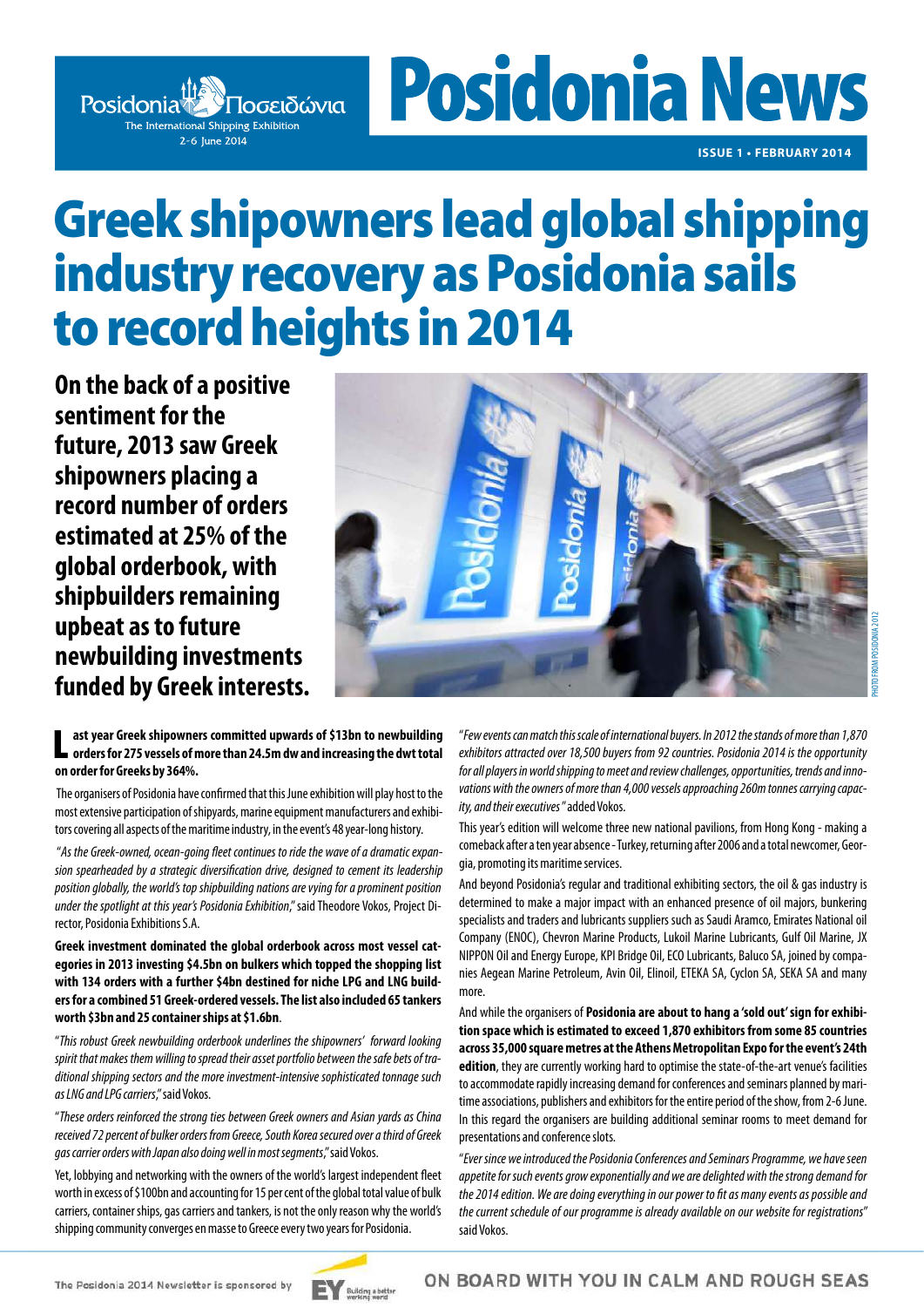### Posidonia 2014 Exhibitors' News





## PHOTOS FROM POSIDONIA 2012TOC AIMOUDOC

### Saudis set sail to Greece

The **National Shipping Company of Saudi Arabia (Bahri)** will be making its Posidonia debut this June to promote its diverse offering of marine services which include logistics, shipping and transportation for VLCCs, Chemicals, General Cargo and Dry-bulk vessels, as well as Ship Management, Freight Forwarding and Container Service Yard. Better known in the Kingdom as Bahri (Arabic for 'sea'), the company intends to leverage its Posidonia 2014 participation as a platform to promote its services and achievements, present the developments in the region, interact with other key players from the industry, increase its customers' base and gain more visibility in front of a global audience of potential clients. "*Posidonia is the world's most prestigious trade shipping event and Bahri is making its debut in the hope that our presence will boost our brand and help us achieve higher level of excellence in the global logistics services sector,*" said Engr. Saleh N. Al-Jasser, Chief Executive Officer.

#### KMD plans product launches

<sup>*n*</sup> anada's Key Marine Direct (KMD), a sales and marketing technical expert that links North American manufacturers directly to the marine industry, is no stranger to Posidonia where it has used its previous seven participations to bolster its brand awareness and launch new products and services. This time around is no different as KMD plans to launch at Posidonia 2014 DEWAL Anti-Splashing Tapes and TREO INSULATION to a captive audience of specialist marine clients from around the world: "P*osidonia has always*  been one of the platforms that has given our company the opportunity to promote our *products as well as to establish new agents worldwide. We find that the size of the exhibition is just good enough and does not create too many distractions to attendees so they can have quality visiting time with exhibitors*," said Mario Galindo, the company's president.

#### Downunder firm upbeat on Posidonia

Australian general ship supplier **Southern Cross Marine Supplies** will be making the long distance journey between Adelaide and Athens for the 10th consecutive time since its 1996 Posidonia debut because the event is too big to miss out, even though it can take you for up to a day to get there, according to General Manager Jim Costalos. He said: "P*osidonia brings Hellenic shipping to the world, a shipping event like no other, the most important of its kind globally. Any major ship supplier worldwide benchmarks its business against their trade levels with Greek shipowners. The exhibition is becoming better and bigger each time and we look forward to the most successful of all, this summer.*"

#### Dubai promotes maritime Posidonia a must for trade offering

**D** ubai Maritime City Authority (DMCA) is planning to participate at the upcoming 2014 Posidonia Exhibition to position the emirate among the world's top maritime centres. H.E. Ahmed Butti Ahmed, Executive Chairman of DMCA, said: "*Posidonia Exhibition 2014 is of particular importance as a leading interactive platform aimed at encouraging communication among decision makers from across the world's maritime industries. It will discuss the latest developments and best practices to overcome emerging challenges and create a bright outlook for the future. DMCA's participation will focus on Dubai's experience as one of the world's major hubs for maritime trade in view of its strategic location as a gateway between East and West, in addition to its highly competitive logistics, services, investment environment, advanced infrastructure and other benefits*."

## registries says BVI

**P** osidonia is known as the greatest shipping exhi-<br>hition and state is bition and participation is a must in order to meet the needs of a growing industry and a perfect place for developing new business relations according to C. Maritza Mercer, COO and spokesperson of the **British Virgin Islands' shipping registry**. The tropical island's government entity is returning to Posidonia for the second time as it is intensifying its international marketing strategy. "*The VISR is a Category 1 member of the Red Ensign Group of British Registries, dedicated to a high standard registration services for merchant ships, commercial and pleasure yachts and through our participation at Posidonia we hope to meet representatives of our core target audiences,*" said Mercer.

### Marine travel major makes 8th Posidonia trip

**P** osidonia is the shipping event that congregates exhibitors from every possible maritime sector or niche and this is evident by the 8th consecutive participation of **Griffin Travel**, a specialist travel management company for the marine, energy and offshore industries, transporting some 750,000 people around the world every year. "*Our commitment to Posidonia is due to the benefits we receive as an exhibitor which include strengthening of our brand awareness, opportunities to meet with potential clients and chances to reinvigorate and renew past and current business leads*," said Marie-Clare Boyes, a Griffin spokeswoman.